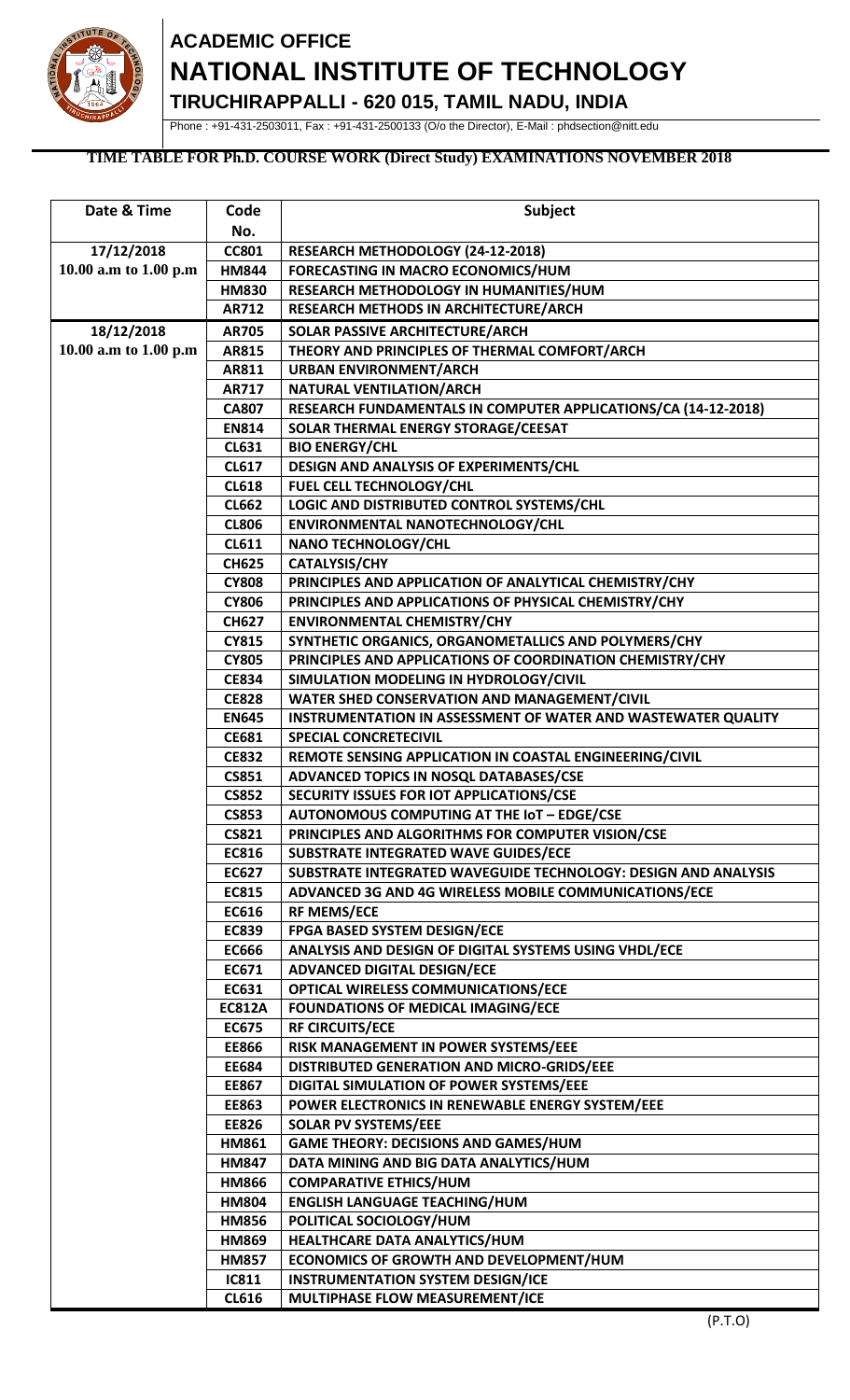| 18/12/2018            | <b>IC827</b>  | <b>GAIT ANALYSIS/ICE</b>                                          |
|-----------------------|---------------|-------------------------------------------------------------------|
| 10.00 a.m to 1.00 p.m | <b>CL666</b>  | SYSTEM IDENTIFICATION AND ADAPTIVE CONTROL/ICE                    |
|                       | <b>IC814</b>  | <b>STOCHASTIC PROCESSES/ICE</b>                                   |
|                       | <b>MA802</b>  | INTRODUCTION TO FUZZY MATHEMATICS AND ITS APPLICATIONS/MATHS      |
|                       | <b>MA811</b>  | RHOLOGY OF BLOOD AND ITS VESSELS/MATHS                            |
|                       | <b>MA804</b>  | ADVANCED NUMERICAL COMPUTATIONS/MATHS                             |
|                       | <b>ME802</b>  | <b>BIOMECHANICS AND HUMAN BODY VIBRATION/MECH</b>                 |
|                       | <b>ME837</b>  | MECHANICS, MANUFACTURING AND FINITE ELEMENT ANALYSIS OF COMPOSITE |
|                       |               | <b>MATERIALS/MECH</b>                                             |
|                       | <b>ME816</b>  | EXPERIMENTAL AND NUMERICAL TECHNIQUES FOR MECHANICAL ENGINEERS/ME |
|                       | <b>ME813A</b> | THERMAL ENERGY CONSERVATION/MECH                                  |
|                       | <b>ME817</b>  | FINITE ELEMENT METHODS IN MECHANICAL DESIGN/MECH                  |
|                       | <b>ME804</b>  | ALTERNATIVE FUEL COMBUSION AND EMISION FOR IC ENGINES/MECH        |
|                       | <b>ME810A</b> | ANALYSIS OF BOILER PIPE AND TUBE BENDS/MECH                       |
|                       | <b>ME815</b>  | DESIGN AND METALLURGY OF WELDED JOINTS/MECH                       |
|                       | <b>EN639</b>  | POWER SOURCES FOR ELECTRIC VEHICLES/MECH                          |
|                       | <b>ME814</b>  | HEAT TRANSFER ENHANCEMENT TECHNIQUES/MECH                         |
|                       | <b>ME686</b>  | NUCLEAR ENGINEERING AND SAFETY/MECH                               |
|                       | <b>ME810</b>  | <b>COMPOSITE MATERIALS/MECH</b>                                   |
|                       | <b>ME808A</b> | SORPTION, REFRIGERATION AND HEATING SYSTEMS/MECH                  |
|                       | <b>ME634</b>  | FINITE ELEMENT METHOD IN HEAT TRANSFER ANALYSIS/MECH              |
|                       | MT621         | PARTICULATE TECHNOLOGY/MME                                        |
|                       | <b>PR815</b>  | <b>ADDITIVE MANUFACTURING/PRO</b>                                 |
|                       | <b>PR618</b>  | <b>MATERIALS TECHNOLOGY/PRO</b>                                   |
|                       | <b>PR623</b>  | <b>SURFACE ENGINEERING/PRO</b>                                    |
|                       | <b>PR619</b>  | MECHANICAL BEHAVIOUR OF MATERIALS/PRO                             |
|                       | <b>PR811</b>  | E-WASTE ASSESSMENT AND MANAGEMENT/PRO                             |
|                       | <b>PR681</b>  | MULTI CRITERIA DECISION MAKING TECHNIQUES/PRO                     |
|                       | PH617         | <b>COMPOSITE TECHNOLOGY/PHY</b>                                   |
|                       | <b>PH673</b>  | SOLAR PHOTOVOLTAIC TECHNOLOGY/PHY                                 |
|                       | <b>PH812</b>  | <b>CARBON NANOMATERIALS AND THEIR APPLICATION/PHY</b>             |
|                       | <b>PH821</b>  | ELECTROCHEMICAL STORAGE FOR CLEAN ENERGY SYSTEM/PHY (14-12-2018)  |
|                       | <b>PH822</b>  | ADVANCED CONDENSED MATTER PHYSICS/PHY                             |
| 19/12/2018            | AR709         | <b>BUILDING ENERGY ANALYSIS STUDIO/CIVIL</b>                      |
| 10.00 a.m to 1.00 p.m | AR809         | <b>URBAN DESIGN AND RENEWAL/ARCH</b>                              |
|                       | AR814         | <b>URBAN MICRO CLIMATE/ARCH</b>                                   |
|                       | CA831         | MOBILE COMMUNICATION AND COMPUTING/CA                             |
|                       | <b>CA835</b>  | MULTICORE PROGRAMMING AND GPGPU PROGRAMMING/CA                    |
|                       | <b>CA836</b>  | SECURITY ASPECTS OF CLOUD ARCHITECTURE/CA                         |
|                       | <b>CA7C6</b>  | <b>BIG DATA MANAGEMENT/CA</b>                                     |
|                       | <b>CL614</b>  | <b>BIOPROCESS ENGINEERING/CHL</b>                                 |
|                       | <b>CL661</b>  | APPLIED MATHEMATICS FOR PROCESS CONTROL AND INSTRUMENTATION/CHL   |
|                       | <b>CL813</b>  | NANOTECHNOLOGY IN AGRICULTURE/CHL                                 |
|                       | <b>CY620</b>  | POLYMER CHEMISTRY/CHY                                             |
|                       | <b>CH803</b>  | STEREO SELECTIVE SYNTHESIS/CHY                                    |
|                       | <b>CH633</b>  | NANO SCIENCE AND TECHNOLOGY/CHY                                   |
|                       | <b>CY814</b>  | FUNDAMENDALS OF PHOTOCHEMISTRY AND UV - VIS, FLUORESCENCE         |
|                       |               | SPECTROSCOPY/CHY                                                  |
|                       | CY819         | <b>ELECTROCHEMISTRY/CHY</b>                                       |
|                       | <b>CE833</b>  | ADVANCED HYDROLOGY AND WATERSHED MODELING/CIVIL                   |
|                       | <b>CE820</b>  | ADVANCED SPATIAL ANALYSIS TECHNIQUES/CIVIL                        |
|                       | <b>EC625</b>  | ELECTROMAGNETIC METAMATERIALS/ECE                                 |
|                       | <b>EC838</b>  | <b>EMERGING NANO SERVICES/ECE</b>                                 |
|                       | <b>EC680</b>  | <b>EMBEDDED SYSTEM DESIGN/ECE</b>                                 |
|                       | <b>EE864</b>  | DESIGN OF EMBEDDED CONTROLLERS FOR SMART GRID/EEE                 |
|                       | <b>EE804</b>  | SIMULATION OF POWER CONVERTERS USING MATLAB/SIMULINK/EEE          |
|                       | <b>HM862</b>  | BEHAVIOURAL ECONOMICS: THEORY AND PRACTICE/HUM                    |
|                       | <b>HM865</b>  | <b>CLASSICAL SANSKRIT DRAMA/HUM</b>                               |
|                       | <b>HM803</b>  | <b>APPLIED LINGUISTICS/HUM</b>                                    |
|                       | <b>MB835</b>  | MACHINE LEARING AND NLP/HUM                                       |
|                       | <b>HM814</b>  | RESEARCH METHODOLOGYAND QUANTITATIVE TECHNIQUES/HUM               |
|                       | <b>ME655</b>  | <b>OCCUPATIONAL HEALTH AND HYGIENE/ICE</b>                        |
|                       | <b>IC817</b>  | <b>FAULT TOLERANT CONTROL SYSTEMS/ICE</b>                         |